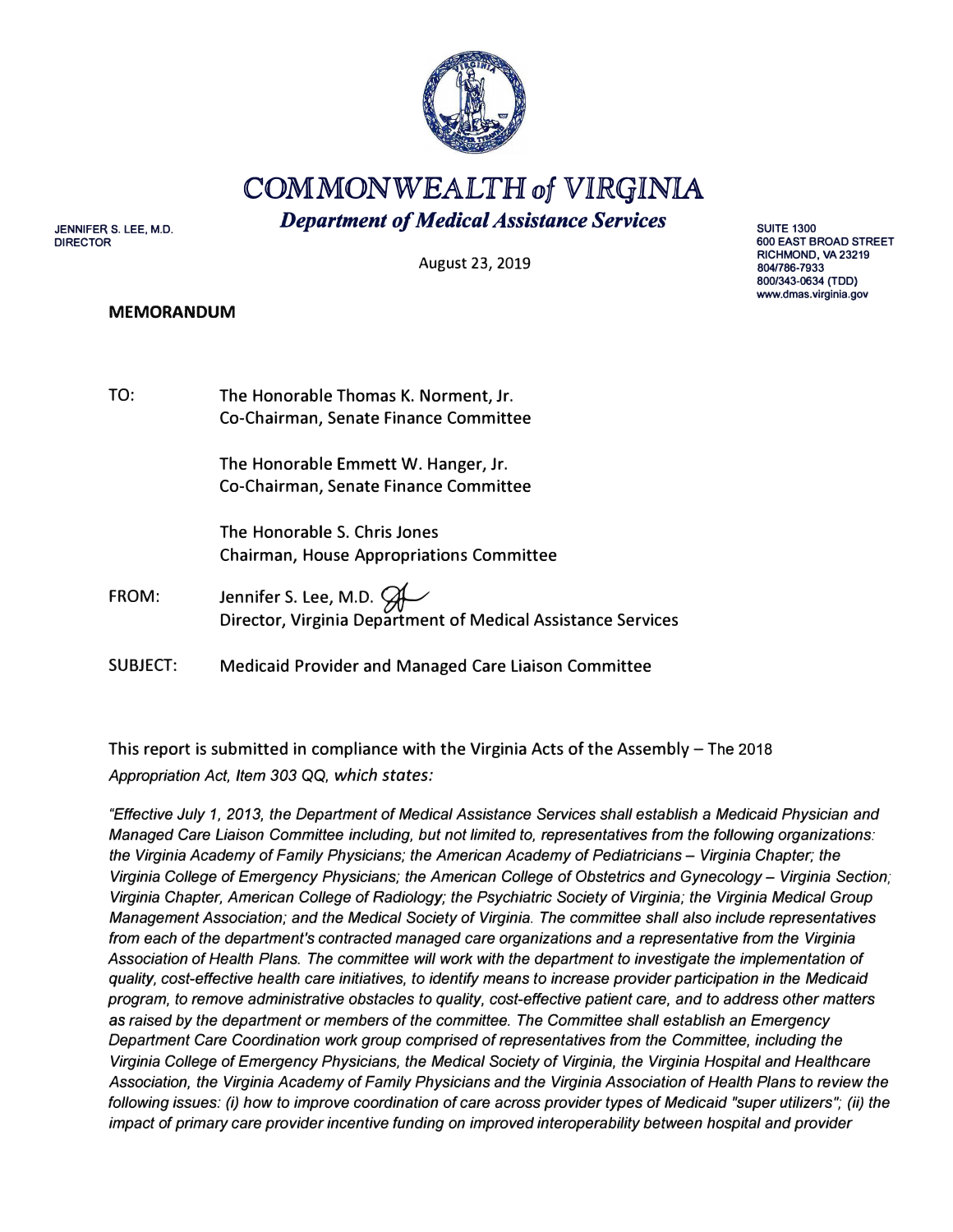*systems; and (iii) methods for formalizing* **a** *statewide emergency department collaboration to improve care and treatment of Medicaid recipients and increase cost efficiency in the Medicaid program, including recognized best practices for emergency departments. The committee shall meet semi-annually, or more frequently if requested*  by the department or members of the committee. The department, in cooperation with the committee, shall report *on the committee's activities annually to the Board of Medical Assistance Services and to the Chairmen of the House Appropriations and Senate Finance Committees and the Department of Planning and Budget no later than October 1 each year".* 

**Should you have any questions or need additional information, please feel free to contact me at (804) 786-8099.**

**JSL/[CB]** 

**Enclosure** 

**Pc: The Honorable Daniel Carey, M.D., Secretary of Health and Human Resources**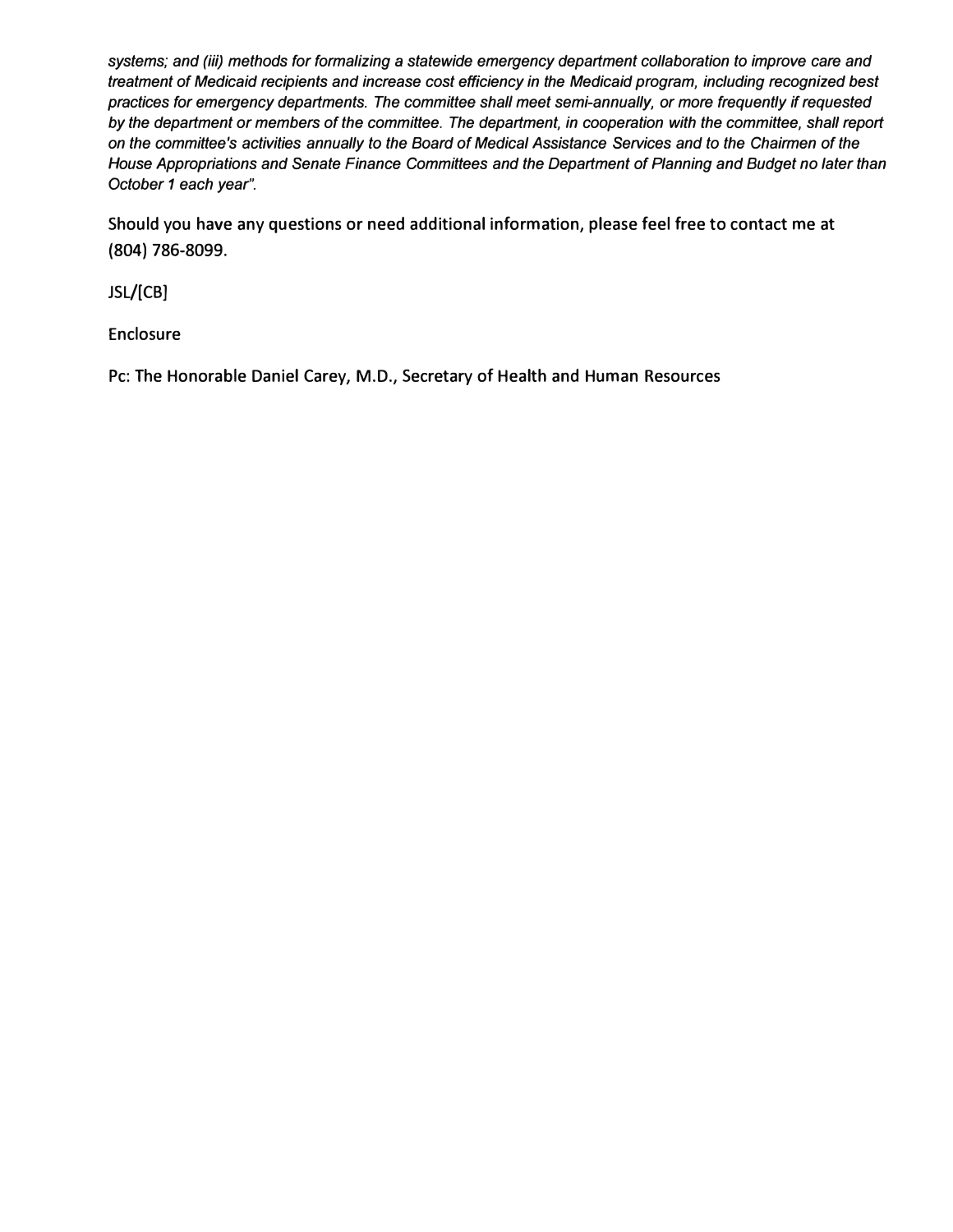# **Medicaid Provider and Managed Care Liaison Theory Constructs Committee – FY-2019**

# *A Report to the Virginia General Assembly*

## *October 1, 2019*

#### **Report Mandate:**

*The 2018 Appropriation Act, Item 303 QQ, states:*

*"Effective July 1, 2013, the Department of Medical Assistance Services shall establish a Medicaid Physician and Managed Care Liaison Committee including, but not limited to, representatives from the following organizations: the Virginia Academy of Family Physicians; the American Academy of Pediatricians – Virginia Chapter; the Virginia College of Emergency Physicians; the American College of Obstetrics and Gynecology – Virginia Section; Virginia Chapter, American College of Radiology; the Psychiatric Society of Virginia; the Virginia Medical Group Management Association; and the Medical Society of Virginia. The committee shall also include representatives from each of the department's contracted managed care organizations and a representative from the Virginia Association of Health Plans. The committee will work with the department to investigate the implementation of quality, cost-effective health care initiatives, to identify means to increase provider participation in the Medicaid program, to remove administrative obstacles to quality, cost-effective patient care, and to address other matters as raised by the department or members of the committee. The Committee shall establish an Emergency Department Care Coordination work group comprised of representatives from the Committee, including the Virginia College of Emergency Physicians, the Medical Society of Virginia, the Virginia Hospital and Healthcare Association, the Virginia Academy of Family Physicians and the Virginia Association of Health Plans to review the following issues: (i) how to improve coordination of care across provider types of Medicaid "super utilizers"; (ii) the impact of primary care provider incentive funding on improved interoperability between hospital and provider systems; and (iii) methods for formalizing a statewide emergency department collaboration to improve care and treatment of Medicaid recipients and increase cost efficiency in the Medicaid program, including recognized best practices for emergency departments. The committee shall meet semi-annually, or more frequently if requested by the department or members of the committee. The department, in cooperation with the committee, shall report on the committee's activities annually to the Board of Medical Assistance Services and to the Chairmen of the House Appropriations and Senate Finance Committees and the Department of Planning and Budget no later than October 1 each year".*

*DMAS' mission is to improve the health and well-being of Virginians through access to high-quality health care coverage.*

DMAS administers Virginia's Medicaid and CHIP programs. Through the Medallion 4.0 and Commonwealth Coordinated Care (CCC) Plus managed care programs, more than 1 million Virginians access primary and specialty health services, inpatient care, behavioral health, and addiction and recovery treatment services. In addition, Medicaid long-term services and supports enable thousands of Virginians to remain in their homes or to access residential and nursing home care.

Medicaid members historically have included children, pregnant women, parents and caretakers, older adults, and individuals with disabilities. In 2019, Virginia expanded the Medicaid eligibility rules to make health care coverage available to close to 400,000 newly eligible, low-income adults.

Medicaid and CHIP (known in Virginia as Family Access to Medical Insurance Security, or FAMIS) are jointly funded by Virginia and the federal government under Title XIX and Title XXI of the Social Security Act. Virginia generally receives a dollar-for-dollar federal spending match in the Medicaid program. Medicaid expansion qualifies the Commonwealth for a federal funding match of no less than 90 percent for newly eligible adults, generating cost savings that benefit the overall state budget.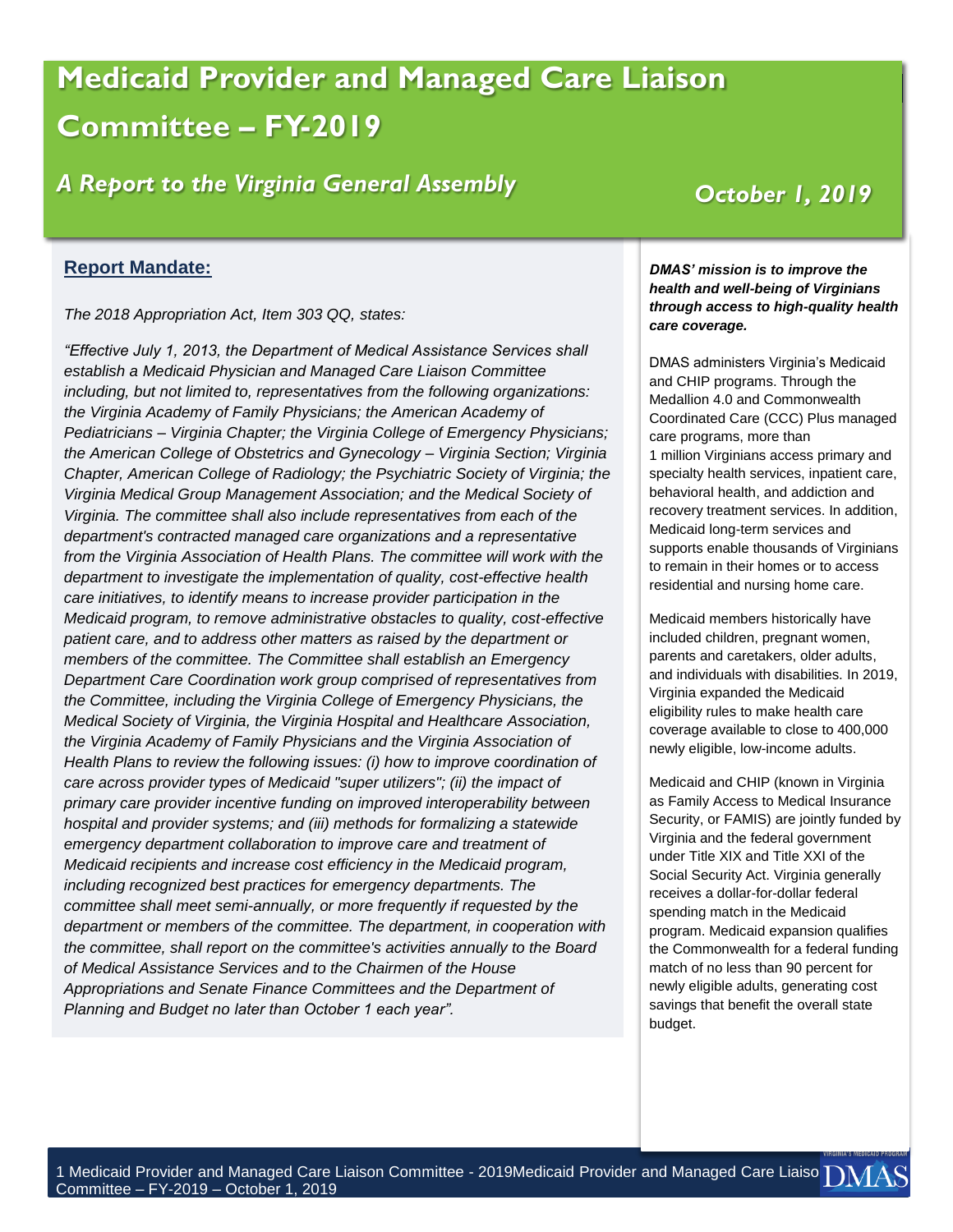### **Background**

The Medicaid Provider Managed Care Liaison Committee (MPMCLC) membership is comprised of representatives from the Department of Medical Assistance Services (DMAS) contracted managed care organizations (MCOs), the Virginia Association of Health Plans, and the physician organizations specified in the budget language referenced above. In January 2017, its membership was broadened to include the perspectives of non-physician providers who care for Medicaid members. Additional representatives from other provider associations including the Virginia Council of Nurse Practitioners, the Virginia Nurses Association, the Virginia Affiliate of the American College of Nurse-Midwives, and the Virginia Academy of Clinical Psychologists were invited to join the Committee. The current membership roster is attached. DMAS also invited representatives from sister agencies including the Department of Behavioral Health and Developmental Services, Virginia Department of Social Services, and Virginia Department of Health (VDH).

The Committee meets at least biannually.

#### **Current Year Activities**

#### *Identifying Committee Priorities*

The MPMCL Committee met most recently on August 13, 2018 and July 1, 2019. The next meeting will be held on September 24, 2019. Prior to this full committee meeting, members received an agenda of topics for presentation and discussion.

The following topics were presented to the Committee:

- Addiction and Recovery Treatment Services (ARTS);
- Emergency Department Care Coordination Program (EDCC)
- Updates of Medicaid Expansion
- Updates of Medallion 4.0; and
- Provider Engagement

The last topic provided stakeholders the opportunity to provide public testimony on their specific recommendations for next Steps and Priorities for MPMCLC.

### *Update on Addiction and Recovery Treatment Services (ARTS) Program*

At the July meeting, DMAS shared an update on the current status of the ARTS program including highlights from the first 15 months. Outcomes from the independent evaluation by Virginia Commonwealth University (VCU) researchers shows more Medicaid members are receiving treatment for all Substance Use Disorders (SUD), including Opioid Use Disorder (OUD). Since the initiation of the ARTS program in April 2017, there has been a 104% increase in the number of members with a SUD receiving treatment. The number of members with an OUD receiving treatment has increased 80%.

DMAS has identified four strategies to address the Opioid epidemic. These are 1). reduce the risk of Addiction and Overdose; 2). increase access to Medication Assisted Treatment (MAT); 3). reduce the stigma of OUD; and, focus on priority populations at high risk for overdose and poor outcomes. The priority populations have been identified as pregnant women, those released from jail and prison, and those being discharged from an acute care setting, Emergency Department, and in-patient rehabilitation.

DMAS shared ways to become part of the solution such as better identification of members through screening, robust referral, and training of providers to become Buprenorphine waivered. Institutions should support evidence-based SUD treatment throughout the healthcare system so that "every door is the right door." The goal is to remove stigma and provide avenues for treatment.

#### *Emergency Department Care Coordination*

Connect Virginia presented an overview and update of this program. As of June 30, 2018, phase 1 of the EDCC has all 129 hospitals in Virginia receiving real time alerts. In all but four health systems, EDCC is integrated with the Electronic Medical Record (EMR). The six Medicaid MCOs are receiving care coordination for their members presenting to the Emergency Department (ED), and the EDs are getting data from the Virginia Prescription Monitoring Programs and Virginia Advance Health Care Directives Registry.

As of June 30, 2019, phase two of the EDCC, which included onboarding of all Medicare Advantage health plans, commercial health plans and the state employee health insurance plan, is almost complete. This excludes the ERISA (Employee Retirement Income Security Act of 1974) commercial plans. Connect Virginia has begun the process of getting providers such as Community Service Boards, Federally Qualified Health Centers,

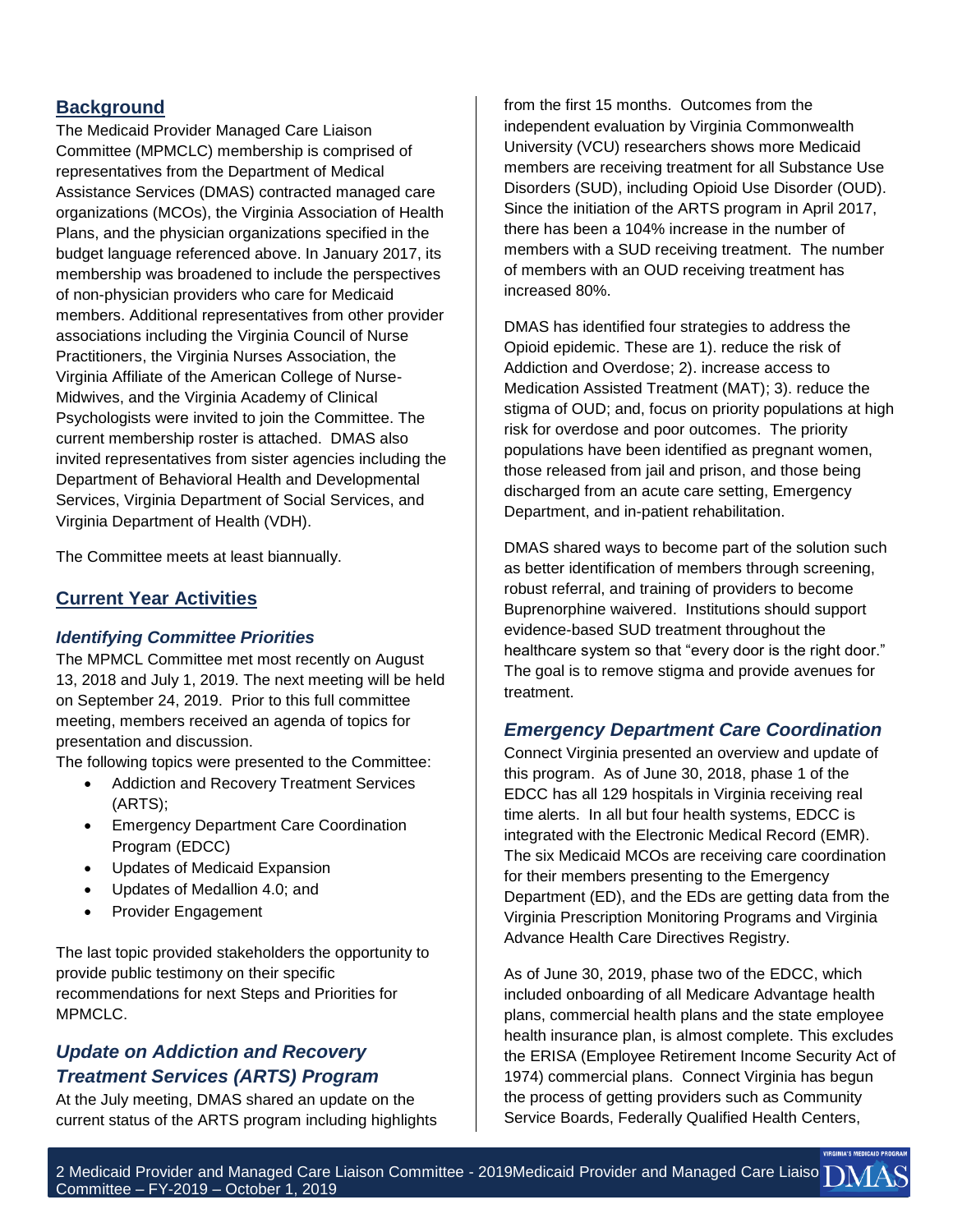post-acute care facilities such as nursing homes, and behavioral health facilities on board.

As of March 2019, there are over 1,038 active users.

Rates of the past year acute care utilization for patients in the state of Virginia was broken down into four categories. As of March 2019, extreme acute care utilization (100+ encounters per year) for 45 patients totaled 6,195 encounters; super utilization (50-99 encounters per year) for 234 patients totaled 14,167 encounters; high utilization (20-49 encounters) for 2,389 patients totaled 62,900 encounters per year; and, rising risk (10-19 encounters) totaled 14,698 patients for a total of 179,235 encounters per year.

The EDCC remains focused on better identifying and meeting the needs of individuals who are high utilizers of acute care services.

### *Updates of Medicaid Expansion*

DMAS provided an update on Medicaid Expansion, which began January 1, 2019. Virginia expanded Medicaid coverage to adults with an income  $\leq 138\%$  of the Federal Poverty Limit (FPL). As of July 2019, Medicaid has enrolled over 290,000 newly eligible adults. Of those enrollees, 39% are male, 61% female, 45% are 19-34 years of age, 39% are 35-54 years of age and 16% are 55+ years of age.

DMAS is in the early stages of understanding the needs of these new members of the Medicaid program. This includes assessing the program to determine if there are needed changes to better serve this population.

A public dashboard has been created to track expanded enrollment. Two additional dashboards are also planned for the future. One will track the enrollment of the total Medicaid population and will stratify by coverage group. The second dashboard will track the utilization of the Medicaid expansion population. This will help provide insight into the diagnoses and types of services being received.

A review of claims data from January and February of 2019 shows more than 175,000 Medicaid expansion members have visited a provider, and more than 81,000 expansion members have received a prescription.

DMAS is currently working with VCU to conduct two ongoing surveys. One study is focused on understanding the health needs of new expansion adults prior to

Medicaid enrollment. The second survey is intended to provide insights into Virginia's primary care workforce.

The primary care workforce in Virginia has 1,622 adult primary care practices. Of the primary care practices, which responded to the survey, 75% accept Medicaid patients, and 58% are accepting new Medicaid patients. The top three self-reported factors influencing the decision for a primary care practice to accept more Medicaid patients are: 1) reimbursement rate, 2) reimbursement timeliness and 3) prior authorization requirements.

DMAS hopes to partner with the committee to better understand and meet the needs of Medicaid members and their healthcare providers.

### *Updates of Medallion 4.0 Program*

The regional implementation of Medallion 4.0 was completed December 2018, affecting 750,000 Virginians. Medallion 4.0 focuses on member-centric care for a number of populations including pregnant women, infants, children, parents/caregivers, and expansion adults.

The primary focus of the Medallion 4.0 program is improving the quality of life and health outcomes for all enrolled members. It is a member-focused program that values choice and access to care.

A number of methods were created to help members better access the Medallion 4.0 program. These methods include a Managed Care Helpline, a Managed Care website, and Managed Care smartphone applications which make it easy for a member to select a plan, change plans, and find a provider.

There are numerous new and ongoing initiatives within the Medallion 4.0 program. For this year, the top three initiatives are focused on children engaged with the foster care system, the Centers for Disease Control (CDC) 6/18 initiative, and Maternal/Child Health.

There are approximately 5,000 foster care children currently in the Medallion 4.0 program. In order to improve outcomes for these children, DMAS will work with the Department of Social Services and the Youth Commission to focus on outreach, and support to foster parents and eligibility workers. One of the primary goals is looking into how to transition children as their fostering relationships near an end.